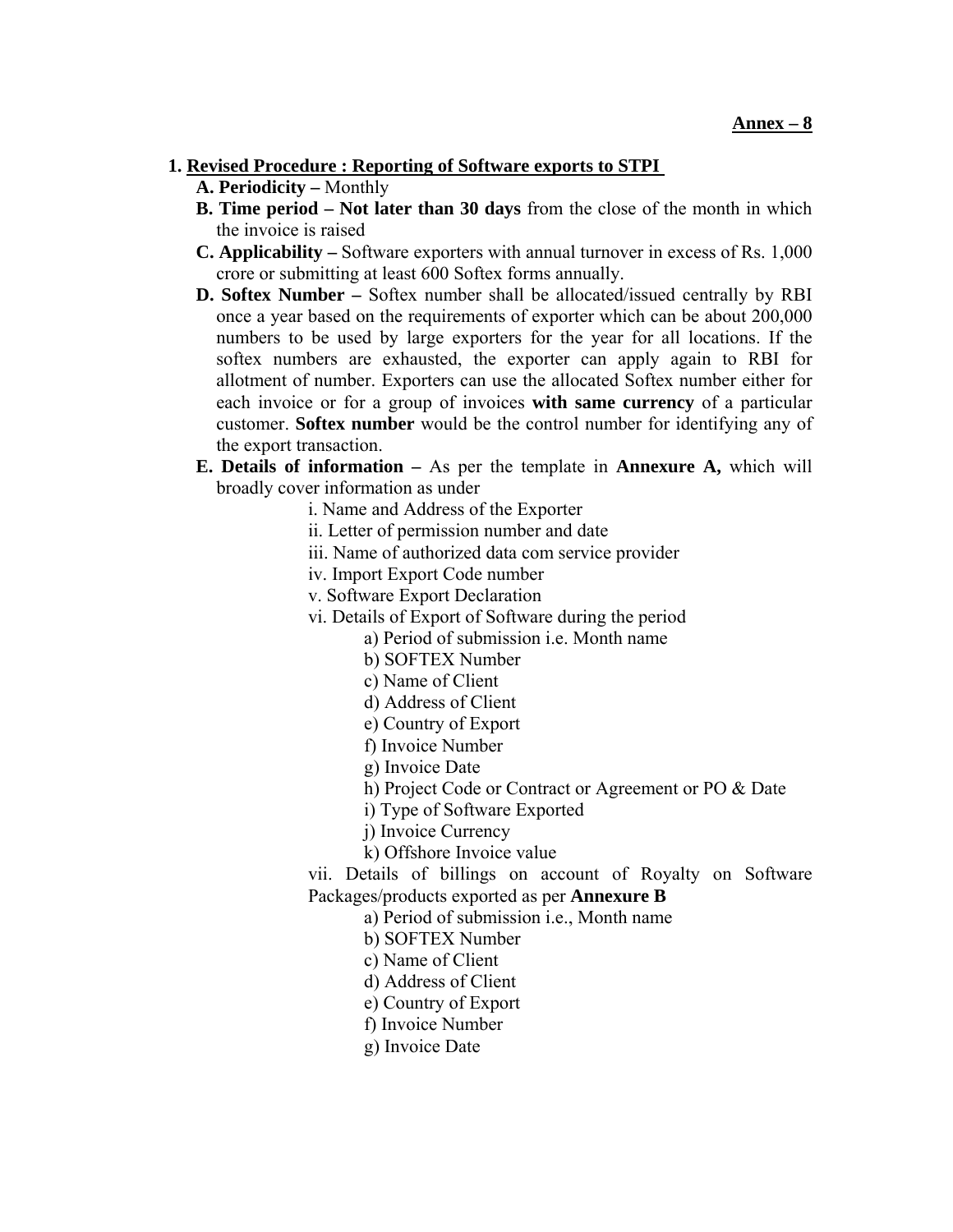i) Invoice Currency

j) Offshore Invoice value

k) Details of Software Package(s)/product(s) exported

l) Royalty agreement details

1. % age and amount of royalty

2. Period of Royalty agreement

- 3. Mode of realisation of Royalty value
- 4. Calculation of Royalty amount

viii. The Authorized dealer's name should be given in Section A of individual bulk statement itself along with email id **(Annexure A & B)**. If there are multiple ADs, then exporter may provide full details - i.e., Details such as bank name, address and Authorized Dealer code plus

> a) Details of Letter of Credit(L/C) facilty availed by the exporter

b) Details of Bank Guarantee taken by the exporter

c) Details of the Bank Accounts into which the

transfer/remittance are received

ix. Email id of the Exporter shall be specified to which the attested Bulk Softex statement will be sent

- **F. Soft copy Submission** Software Exports Declaration in summary excel sheet with above details.
- **G. Hard copy submission** Covering letter along with summary sheet declarations and Annexure copies in quadruplicate. Copies of Softex forms, Invoices, SoW, MSA or any other document are not required to be submitted along with summary.
- **H. Additional Information** At the request of STPI, software exporter need to submit additional details about selected sample invoices within 30 days of the request or any reasonable extended time at the discretion of the Director , STPI at the request from the exporter.
- **I. Time Period for additional Information** STPI would do sample audit periodically but not during the period beyond six months, to make the records concurrent with the filing of the Softex. This however, doesn't stop the regulator from asking old records as per FEMA.
- **J.** STPI will send the attested Bulk Softex statement in hardcopy to software exporter and soft copy to RBI, Regional Office, Authorized Dealer and Exporter with **password protection** (to be provided by STPI)
- **K.** Authorized Dealer will upload this information in their systems for further processing
- **L.** Authorized Dealer will settle the Softex using AD internal control number based on details provided by Exporter on collections as per Annexure C

# **2. Reporting of Software export Realizations to Authorized Dealer (AD)**

Software Exporters can have collection account overseas or get credit directly in the bank accounts maintained in India, where individual invoices raised on customers are collected. After meeting "onsite" branch expenses, as permitted by FEMA, net amount will be remitted to India. This would also include 100% realization of offsite exports.

A. Periodicity – Quarterly

**B. Applicability –** Software exporters with annual turnover in excess of Rs. 1,000 crore or submitting in excess of 600 Softex forms annually.